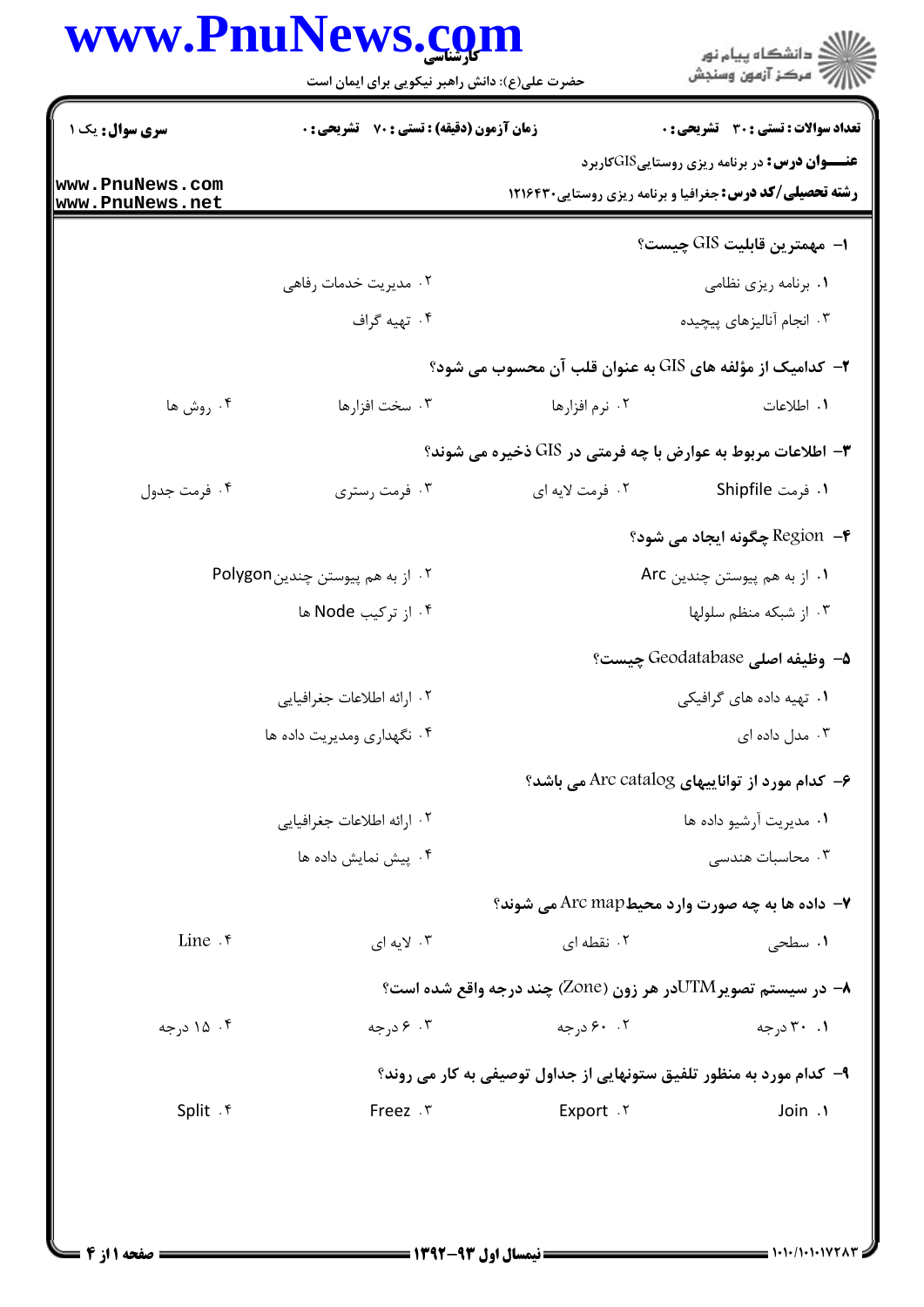|                              | حضرت علی(ع): دانش راهبر نیکویی برای ایمان است                                                                             |                                                                             | ڪ دانشڪاه پيا <sub>م</sub> نور<br>ر <i>7</i> مرڪز آزمون وسنڊش                                                            |
|------------------------------|---------------------------------------------------------------------------------------------------------------------------|-----------------------------------------------------------------------------|--------------------------------------------------------------------------------------------------------------------------|
| <b>سری سوال :</b> ۱ یک       | زمان آزمون (دقیقه) : تستی : 70 گشریحی : 0                                                                                 |                                                                             | <b>تعداد سوالات : تستي : 30 ٪ تشريحي : 0</b>                                                                             |
| www.PnuNews.com              |                                                                                                                           |                                                                             | <b>عنـــوان درس:</b> کاربردGISدر برنامه ریزی روستایی<br><b>رشته تحصیلی/کد درس:</b> جغرافیا و برنامه ریزی روستایی ۱۲۱۶۴۳۰ |
| www.PnuNews.net              |                                                                                                                           |                                                                             | ۱۰– توپولوژی چیست؟                                                                                                       |
|                              | ۰۲ شکل زمین شناسی                                                                                                         |                                                                             | ۰۱ مکان شناسی                                                                                                            |
|                              | ۰۴ روابط مكاني بين داده ها                                                                                                |                                                                             | ۰۳ مدل ژئومتریک                                                                                                          |
|                              | 11- با استفاده از کدام ابزار می توانید لایه یا لایه هایی را که مایلید تغییرات و اصلاحاتی را بر روی آن اعمال نمایید انتخاب |                                                                             | كنيد؟                                                                                                                    |
| Tolerance . f                | Editing . ٣                                                                                                               | map topology . Y                                                            | Target .1                                                                                                                |
|                              |                                                                                                                           |                                                                             | <b>۱۲</b> – کدام مورد از قوانین عوارض خطی می باشد؟                                                                       |
|                              | ۰۲ نباید هیچگونه فضای خالی در لایه وجود داشته باشد                                                                        |                                                                             | ٠١ بايد كاملا درون عوارض سطحى قرار گيرند                                                                                 |
|                              | ۰۴ عوارض یک لایه باید شامل عوارض لایه دیگر باشد                                                                           |                                                                             | ۰۳ موارض لایه خطی نباید با یکدیگر تلاقی داشته باشند                                                                      |
|                              |                                                                                                                           | ۱۳- در کدام روش به نقشه های اسکن شده مختصات صحیح ًداده می شود؟              |                                                                                                                          |
| Target . ۴                   | Georeferencing . ٣                                                                                                        | <b>Quantities</b> . Y                                                       | Features .1                                                                                                              |
|                              |                                                                                                                           |                                                                             | <b>۱۴</b> - دقت زمین مرجع نمودن به چه چیز بستگی دارد؟                                                                    |
| ۲.  تعداد نقاط ابتدایی بردار |                                                                                                                           |                                                                             | ۰۱ تعداد بردارهای جابجایی                                                                                                |
|                              | ۰۴ تعداد نقاط پایان بردار                                                                                                 |                                                                             | ۰۳ ذخیره بردارها                                                                                                         |
|                              |                                                                                                                           | ۱۵- عوارضی که در ساخت یک شبکه دخیل هستند درچه شرایطی باید صدق کنند؟         |                                                                                                                          |
|                              | ۰۲ سطحی نباشند                                                                                                            |                                                                             | ا. Annotation باشند                                                                                                      |
|                              | ۰۴ در ساخت شبکه دیگر دخیل باشند                                                                                           |                                                                             | Dimention . ۳ باشند                                                                                                      |
|                              |                                                                                                                           |                                                                             | ۱۶- کدام گزینه برای قطع جریان در شبکه استفاده می شود؟                                                                    |
| snape . ۴                    | Disconnect . ٣                                                                                                            | Finish . ٢                                                                  | False .1                                                                                                                 |
|                              |                                                                                                                           | ۱۷- تبدیل داده های تصویری به عوارض خطی وسطحی توسط کدام ابزار انجام می گیرد؟ |                                                                                                                          |
|                              | Cartography tools . Y                                                                                                     |                                                                             | Analysis tools .1                                                                                                        |
|                              | Geocoding tools . f                                                                                                       |                                                                             | conversion tools . \v                                                                                                    |
|                              |                                                                                                                           | ۱۸- برای همسان سازی سیستم مختصات لایه ها از کدام ابزار استفاده می شود؟      |                                                                                                                          |
| Join . ۴                     | samples . ٣                                                                                                               | Merge .Y                                                                    | project .1                                                                                                               |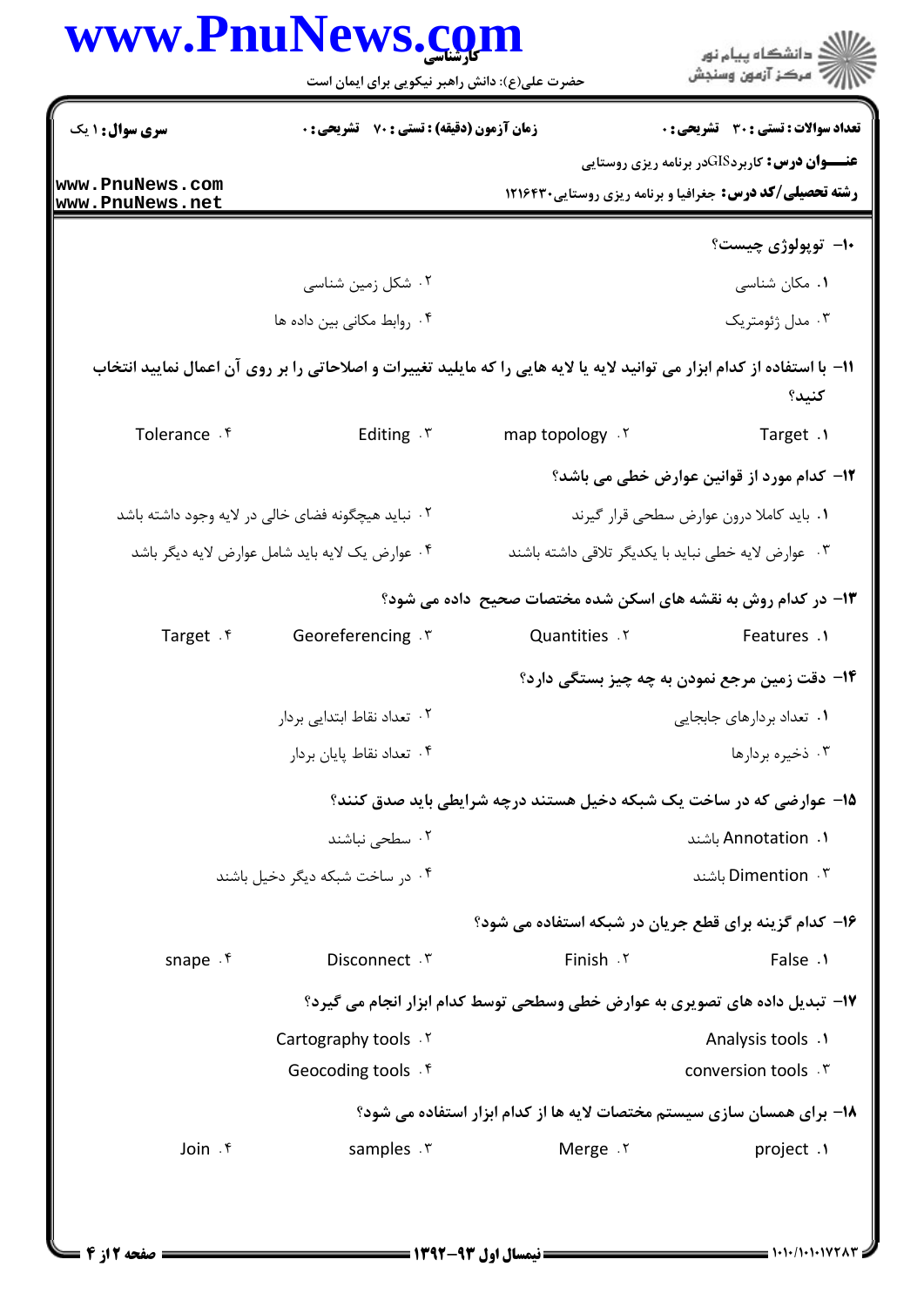|                                      | www.PnuNews.com<br>حضرت علی(ع): دانش راهبر نیکویی برای ایمان است                                      |                                                                                           | ≦ دانشگاه پيام نو <b>ر</b><br>7' مرڪز آزمون وسنڊش                                                                        |
|--------------------------------------|-------------------------------------------------------------------------------------------------------|-------------------------------------------------------------------------------------------|--------------------------------------------------------------------------------------------------------------------------|
| <b>سری سوال :</b> ۱ یک               | <b>زمان آزمون (دقیقه) : تستی : 70 ٪ تشریحی : 0</b>                                                    |                                                                                           | تعداد سوالات : تستي : 30 ٪ تشريحي : 0                                                                                    |
| www.PnuNews.com<br>www.PnuNews.net   |                                                                                                       |                                                                                           | <b>عنـــوان درس:</b> کاربردGISدر برنامه ریزی روستایی<br><b>رشته تحصیلی/کد درس:</b> جغرافیا و برنامه ریزی روستایی ۱۲۱۶۴۳۰ |
|                                      |                                                                                                       | ۱۹- کدام مورد داده های ورودی وخروجی را به فرمت قابل قبول در GISتبدیل می کند؟              |                                                                                                                          |
|                                      | Data Interoperability tools . Y                                                                       |                                                                                           | Geocoding Tools .1                                                                                                       |
|                                      | Analysis Tools . f                                                                                    |                                                                                           | Multidimension Tools . \v                                                                                                |
|                                      |                                                                                                       |                                                                                           | <b>۰۲- کوچکترین جزء هندسی در ساختار رستری کدام است</b> ؟                                                                 |
| ۰۴ ضریب تفکیک                        | Pixel . ٣                                                                                             | Point .Y                                                                                  | Resulation .1                                                                                                            |
|                                      |                                                                                                       | <b>۲۱</b> - کدام برنامه جهت آنالیز داده ها ومدل سازی رستری استفاده می شود؟                |                                                                                                                          |
| Arc map . ۴                          | ۳. TD Analyst                                                                                         | spatial Analyst . Y                                                                       | General tab .1                                                                                                           |
|                                      | <b>۲۲</b> - کدامیک از نقشه های ذیل براساس ارتفاع و زاویه تابش خورشید به منطقه مورد نظر ایجاد می گردد؟ |                                                                                           |                                                                                                                          |
| ۰۴ نقشه سایه و روشن                  | ۰۳ نقشه تراکم                                                                                         | ۰۲ نقشه حریم                                                                              | ۰۱ نقشه شیب                                                                                                              |
|                                      |                                                                                                       |                                                                                           | <b>۲۳</b> - کدام برنامه قابلیت ایجاد DEM رستری را دارد؟                                                                  |
| Arc Info . f                         | Arc map $\cdot$ $\cdot$                                                                               | Arc scan . ٢                                                                              | spatial Analyst.                                                                                                         |
|                                      |                                                                                                       | <b>۲۴</b> - فرمت پروژه هایی که در محیط Arcscene ذخیره می شوند،چیست؟                       |                                                                                                                          |
| asa f                                | $d$ bM $\cdot$ $\mathsf{r}$                                                                           | $SXD \cdot Y$                                                                             | DXF .\                                                                                                                   |
|                                      |                                                                                                       |                                                                                           | TIN -70                                                                                                                  |
|                                      | ۰۲ نوعی DEM رستری برای تبدیل عوارض دو بعدی                                                            |                                                                                           | ۰۱ داده های رستری دارای بعد سوم                                                                                          |
| ۰۴ سطح رستری برای تبدیل عوارض دوبعدی |                                                                                                       |                                                                                           | ۰۳ نوعی $\rm DEM$ برداری با روش مثلث بندی بین نقاط ۰                                                                     |
|                                      |                                                                                                       | <b>۲۶</b> - برای نمایش انیمیشن در محیطی غیر از GIS از چه فرمتی برای ذخیره استفاده می شود؟ |                                                                                                                          |
| avi . ۴                              | dbw .r                                                                                                | asa .٢                                                                                    | DXF .1                                                                                                                   |
|                                      |                                                                                                       | <b>37- کدام برنامه جانبی قابلیت رقومی سازی نقشه های کاغذی را دارد؟</b>                    |                                                                                                                          |
| Arc Globe . f                        | Arc tools . ٣                                                                                         | Arc scan . ٢                                                                              | Arc map .1                                                                                                               |
|                                      |                                                                                                       | <b>۲۸</b> - وارد نمودن داده ها در Arc Globe با استفاده از کدام ابزار صورت می گیرد؟        |                                                                                                                          |
| TD Data f                            | Data wizard . ٣                                                                                       | Add Data Y                                                                                | ۱. Globe Identify                                                                                                        |
|                                      |                                                                                                       |                                                                                           | ۲۹– ارتفاعي که GPS انتقال مي دهد چگونه است؟                                                                              |
|                                      | ۰۲ از سطح دریاهای آزاد                                                                                |                                                                                           | ۰۱ نسبت به سطح ژئوئید                                                                                                    |
|                                      | ۰۴ نسبت به کوههای مرتفع                                                                               |                                                                                           | ۰۳ ارتفاع نسبی نقاط                                                                                                      |
|                                      |                                                                                                       |                                                                                           |                                                                                                                          |